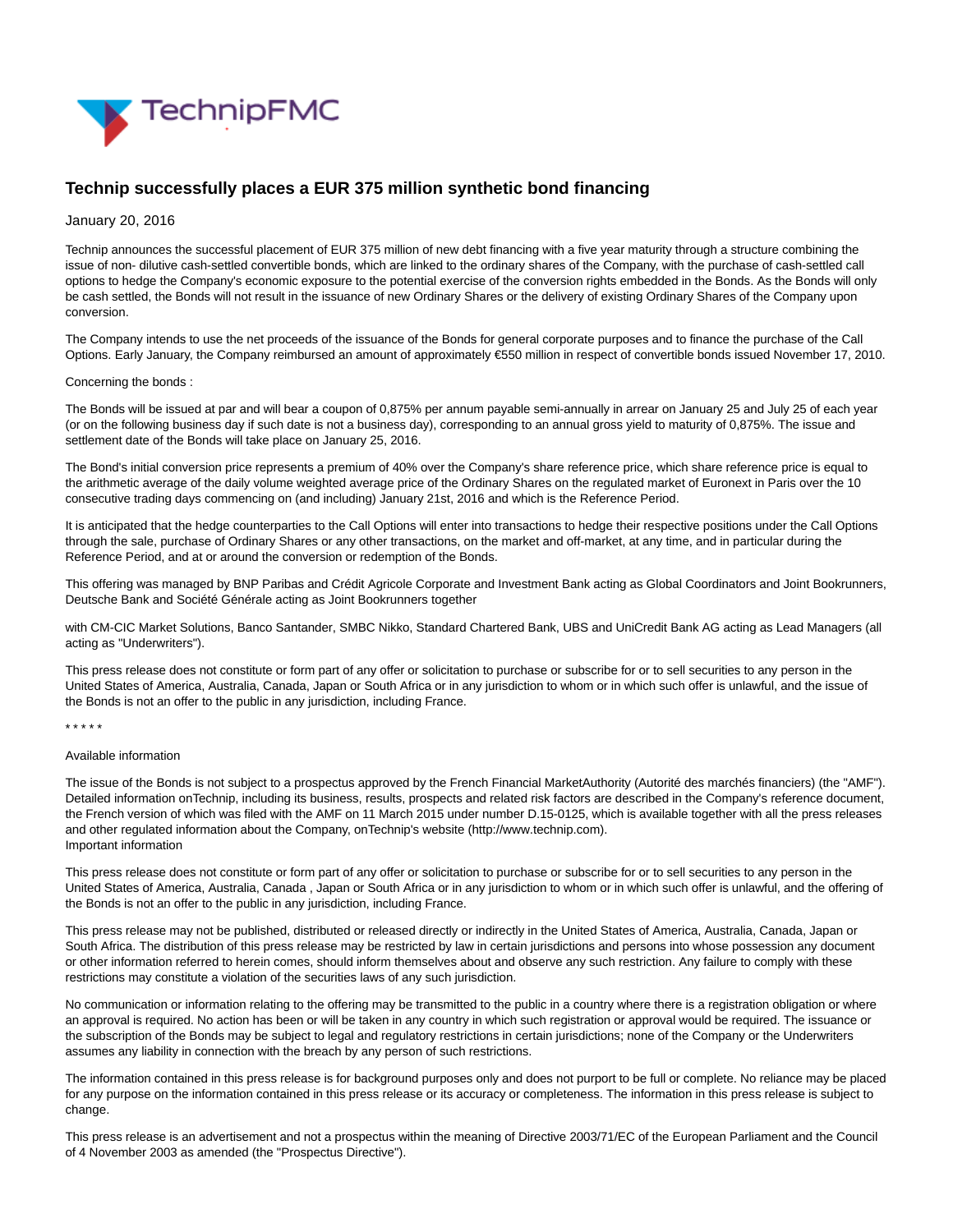The Bonds will be offered only by way of a private placement in France to persons referred to in Article L.411-2-II of the French monetary and financial code (Code monétaire et financier) and outside France (excluding the United States of America, Australia, Canada, Japan or South Africa), without an offer to the public in any country (including France).

This press release does not constitute a recommendation concerning the issue of the Bonds. The value of the Bonds and the Ordinary Shares can decrease as well as increase. Potential investors should consult a professional adviser as to the suitability of the Bonds for the person concerned.

#### European Economic Area

With respect to the Member States of the European Economic Area which have implemented the Prospectus Directive (the "Relevant Member States"), no action has been undertaken or will be undertaken to make an offer to the public of the Bonds requiring a publication of a prospectus in any Relevant Member State. As a result, the Bonds may only be offered in Relevant Member States:

to any legal entity which is a qualified investor as defined in the Prospectus Directive;

to fewer than 150 natural or legal persons (other than qualified investors as defined in the Prospectus Directive); or

in any other circumstances falling within Article 3(2) of the Prospectus Directive.

For the purposes of this paragraph, the expression "offer to the public of Bonds" in any Relevant Member States, means any communication, to individuals or legal entities, in any form and by any means, of sufficient information on the terms and conditions of the offering and on the Bonds to be offered, thereby enabling an investor to decide to purchase or subscribe for the Bonds, as the same may be varied in that Member State.

These selling restrictions with respect to Member States apply in addition to any other selling restrictions which may be applicable in the Member States who have implemented the Prospectus Directive.

# France

The Bonds have not been and will not be offered or sold or cause to be offered or sold, directly or indirectly, to the public in France. Any offer or sale of the Bonds and distribution of any offering material relating to the Bonds have been and will be made in France only to (a) persons providing investment services relating to portfolio management for the account of third parties (personnes fournissant le service d'investissement de gestion de portefeuille pour compte de tiers), and/or (b) qualified investors (investisseurs qualifiés) acting for their own account, as defined in, and in accordance with, Articles L.411-1, L. 411-2, D.411-1 of the French monetary and financial Code (Code monétaire et financier).

# United Kingdom

This press release is addressed and directed only (i) to persons located outside the United Kingdom, (ii) to investment professionals as defined in Article 19(5) of the Financial Services and Markets Act 2000 (Financial Promotion) Order 2005 (the "Order"), (iii) to people designated by Article 49(2) (a) to (d) of the Order or (iv) to any other person to whom this press release could be addressed pursuant to applicable law (the persons mentioned in paragraphs (i), (ii),

(iii) and (iv) all deemed relevant persons ("Relevant Persons")). The Bonds are intended only for Relevant Persons and any invitation, offer of contract related to the subscription, tender, or acquisition of the Bonds may be addressed and/or concluded only with Relevant Persons. All persons other than Relevant Persons must abstain from using or relying on this document and all information contained therein.

This press release is not a prospectus which has been approved by the Financial Conduct Authority or any other United Kingdom regulatory authority for the purposes of Section 85 of the Financial Services and Markets Act 2000.

# United States of America

This press release may not be published, distributed or transmitted in the United States of America (including its territories and dependencies, any State of the United States of America and the District of Columbia). This press release does not constitute or form a part of any offer or solicitation to purchase for securities in the United States of America. The securities mentioned herein have not been, and will not be, registered under the U.S. Securities Act of 1933, as amended (the "Securities Act"), the law of any state of the United States of America and may not be offered or sold in the United States of America, except pursuant to an xemption from, or a transaction not subject to, the registration requirements of the Securities Act or the law of the above states. The Bonds will be offered or sold only in offshore transactions outside of the United States of America, in accordance with Regulation S of the Securities Act. The Company does not intend to register any portion of the proposed offering in the United States of America and no public offering will be made in the United States of America.

# Australia, Canada, Japan and South Africa

The Bonds may not and will not be offered, sold or purchased in Australia, Canada, Japan or South Africa. The information contained in this press release does not constitute an offer of securities for sale in Australia, Canada, Japan or South Africa The distribution of this press release in certain countries may constitute a breach of applicable law.

The distribution of this press release in certain countries may constitute a breach of applicable law.

The Underwriters are acting exclusively on behalf of the Company and no-one else in connection with the offering. They will not regard any other person as their respective client in relation to the offering and will not be responsible to anyone other than the Company for providing the same protections as to any of their clients or to provide advice in connection with the offering, the Bonds, the contents of this press release or any other transaction, arrangement or other matter described in this press release.

In connection with the offering, the Underwriters and any of their respective affiliates, may take up a portion of the Bonds as a principal position and in that capacity may subscribe for, acquire, retain, purchase, sell, offer, offer to sell or negotiate for their own account such Bonds and other securities of the Company or related investments in connection with the offering, the Bonds or the Company or otherwise.

Accordingly, references to securities issued, offered, subscribed, acquired, placed or dealt should be read as including any issue, offer, subscription,